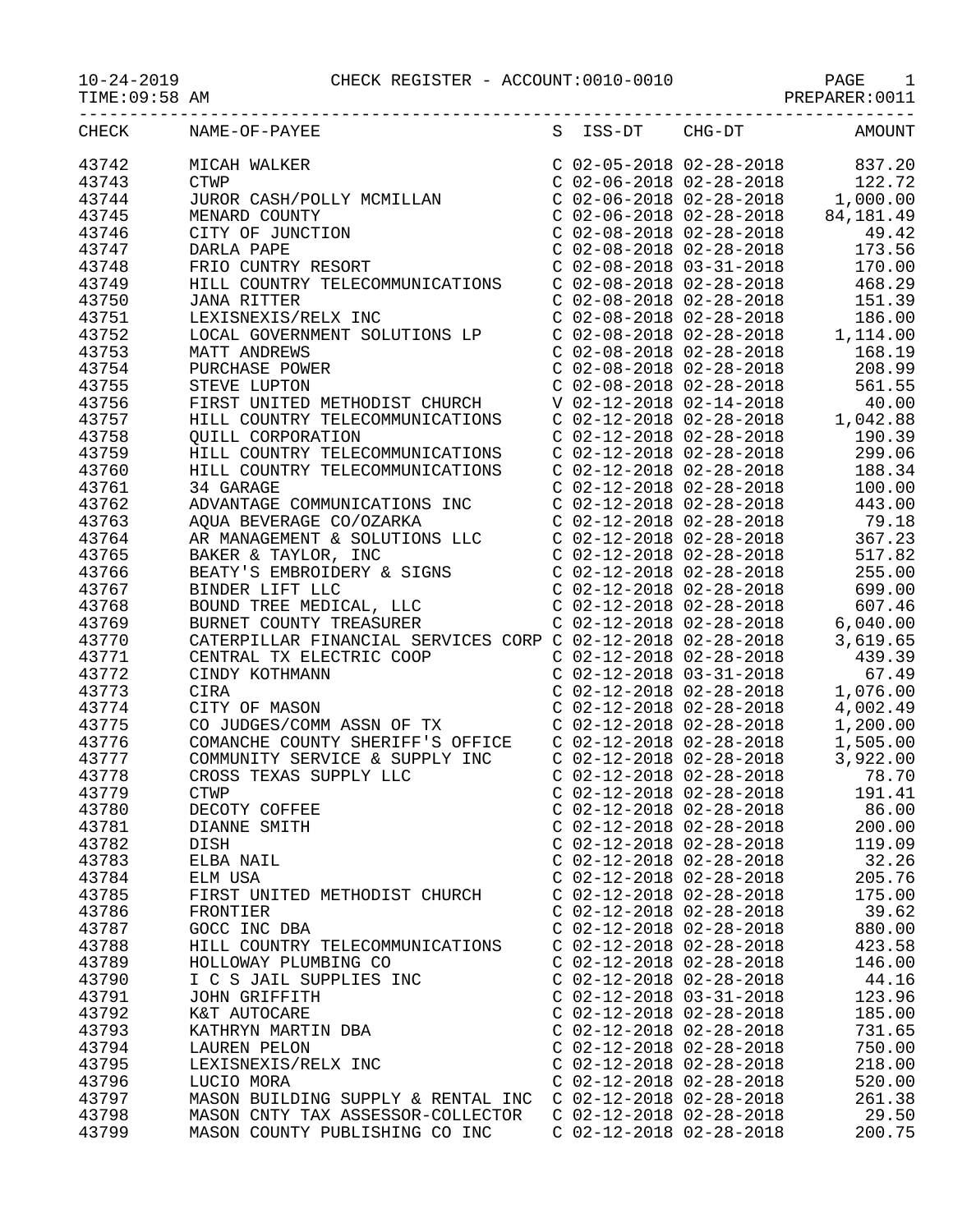$10-24-2019$  CHECK REGISTER - ACCOUNT:0010-0010

| $10 - 24 - 2019$ |  |
|------------------|--|
|                  |  |

| TIME: UY:58 AM |  |  |
|----------------|--|--|
|----------------|--|--|

| <b>PAGE</b>    |  |
|----------------|--|
| PREPARER: 0011 |  |

|       | S ISS-DT CHG-DT AMOUNT<br>CHECK NAME-OF-PAYEE<br>$\begin{tabular}{l c c c c c} \multicolumn{1}{l}{\textbf{NAMB}-OP-PANEE} & \multicolumn{1}{l}{\textbf{S}} & \multicolumn{1}{l}{158-DT} & \multicolumn{1}{l}{\textbf{C163-DT}} & \multicolumn{1}{l}{\textbf{MAGON}} & \multicolumn{1}{l}{\textbf{S108-DT}} & \multicolumn{1}{l}{\textbf{S208-28-2018}} & \multicolumn{1}{l}{\textbf{S208-28-2018}} & \multicolumn{1}{l}{\textbf{S38-28-2018}} & \multicolumn{1}{l$ |                           |                           |                                |
|-------|--------------------------------------------------------------------------------------------------------------------------------------------------------------------------------------------------------------------------------------------------------------------------------------------------------------------------------------------------------------------------------------------------------------------------------------------------------------------|---------------------------|---------------------------|--------------------------------|
| 43800 |                                                                                                                                                                                                                                                                                                                                                                                                                                                                    |                           |                           |                                |
| 43801 |                                                                                                                                                                                                                                                                                                                                                                                                                                                                    |                           |                           |                                |
| 43802 |                                                                                                                                                                                                                                                                                                                                                                                                                                                                    |                           |                           |                                |
| 43803 |                                                                                                                                                                                                                                                                                                                                                                                                                                                                    |                           |                           |                                |
| 43804 |                                                                                                                                                                                                                                                                                                                                                                                                                                                                    |                           |                           |                                |
|       |                                                                                                                                                                                                                                                                                                                                                                                                                                                                    |                           |                           |                                |
| 43805 |                                                                                                                                                                                                                                                                                                                                                                                                                                                                    |                           |                           |                                |
| 43806 |                                                                                                                                                                                                                                                                                                                                                                                                                                                                    |                           |                           |                                |
| 43807 |                                                                                                                                                                                                                                                                                                                                                                                                                                                                    |                           |                           |                                |
| 43808 |                                                                                                                                                                                                                                                                                                                                                                                                                                                                    |                           |                           |                                |
| 43809 |                                                                                                                                                                                                                                                                                                                                                                                                                                                                    |                           |                           |                                |
| 43810 |                                                                                                                                                                                                                                                                                                                                                                                                                                                                    |                           |                           |                                |
| 43811 |                                                                                                                                                                                                                                                                                                                                                                                                                                                                    |                           |                           |                                |
| 43812 |                                                                                                                                                                                                                                                                                                                                                                                                                                                                    |                           |                           |                                |
| 43813 |                                                                                                                                                                                                                                                                                                                                                                                                                                                                    |                           |                           |                                |
| 43814 |                                                                                                                                                                                                                                                                                                                                                                                                                                                                    |                           |                           |                                |
| 43815 |                                                                                                                                                                                                                                                                                                                                                                                                                                                                    |                           |                           |                                |
| 43816 |                                                                                                                                                                                                                                                                                                                                                                                                                                                                    |                           |                           |                                |
| 43817 |                                                                                                                                                                                                                                                                                                                                                                                                                                                                    |                           |                           |                                |
| 43818 |                                                                                                                                                                                                                                                                                                                                                                                                                                                                    |                           |                           |                                |
| 43819 |                                                                                                                                                                                                                                                                                                                                                                                                                                                                    |                           |                           |                                |
| 43820 |                                                                                                                                                                                                                                                                                                                                                                                                                                                                    |                           |                           |                                |
| 43821 |                                                                                                                                                                                                                                                                                                                                                                                                                                                                    |                           |                           |                                |
| 43822 |                                                                                                                                                                                                                                                                                                                                                                                                                                                                    |                           |                           |                                |
| 43823 |                                                                                                                                                                                                                                                                                                                                                                                                                                                                    |                           |                           |                                |
| 43824 |                                                                                                                                                                                                                                                                                                                                                                                                                                                                    |                           |                           |                                |
|       |                                                                                                                                                                                                                                                                                                                                                                                                                                                                    |                           |                           |                                |
| 43825 |                                                                                                                                                                                                                                                                                                                                                                                                                                                                    |                           |                           |                                |
| 43826 |                                                                                                                                                                                                                                                                                                                                                                                                                                                                    |                           |                           |                                |
| 43827 |                                                                                                                                                                                                                                                                                                                                                                                                                                                                    |                           |                           |                                |
| 43828 |                                                                                                                                                                                                                                                                                                                                                                                                                                                                    |                           |                           |                                |
| 43829 |                                                                                                                                                                                                                                                                                                                                                                                                                                                                    |                           |                           |                                |
| 43830 |                                                                                                                                                                                                                                                                                                                                                                                                                                                                    |                           |                           |                                |
| 43831 |                                                                                                                                                                                                                                                                                                                                                                                                                                                                    |                           |                           |                                |
| 43832 |                                                                                                                                                                                                                                                                                                                                                                                                                                                                    |                           |                           |                                |
| 43833 |                                                                                                                                                                                                                                                                                                                                                                                                                                                                    |                           |                           |                                |
| 43834 | AVFUEL CORPORATION<br>HILL COUNTRY TELECOMMUNICATIONS<br>TDCAA C 02-14-2018 02-28-2018 50.00<br>VITALS STATISTICS C 02-15-2018 03-31-2018 47.00<br>MICAH WALKER C 02-19-2018 02-28-2018 296.55<br>TDCAA<br>VITALS STATISTICS<br>MICAH WALKER<br>PAM BEAM<br>CRM BEAM                                                                                                                                                                                               |                           |                           |                                |
| 43835 |                                                                                                                                                                                                                                                                                                                                                                                                                                                                    |                           |                           |                                |
| 43836 |                                                                                                                                                                                                                                                                                                                                                                                                                                                                    |                           |                           |                                |
| 43837 |                                                                                                                                                                                                                                                                                                                                                                                                                                                                    |                           |                           | C 02-19-2018 02-28-2018 168.64 |
| 43838 | GEORGE ESCOBAR                                                                                                                                                                                                                                                                                                                                                                                                                                                     |                           | $C$ 02-21-2018 02-28-2018 | 33.00                          |
| 43839 | PAM BEAM                                                                                                                                                                                                                                                                                                                                                                                                                                                           | $C$ 02-21-2018 02-28-2018 |                           | 64.85                          |
| 43840 | FREDERICKSBURG TITLE CO                                                                                                                                                                                                                                                                                                                                                                                                                                            | $C$ 02-21-2018 06-30-2018 |                           | 8.00                           |
| 43841 | PAYROLL CLEARING ACCOUNT                                                                                                                                                                                                                                                                                                                                                                                                                                           | $C$ 02-26-2018 02-28-2018 |                           | 138,696.87                     |
| 43842 | HEART OF TX HEALTHCARE SYSTEM                                                                                                                                                                                                                                                                                                                                                                                                                                      | $C$ 02-27-2018 03-31-2018 |                           | 1,741.31                       |
| 43843 | 34 GARAGE                                                                                                                                                                                                                                                                                                                                                                                                                                                          | $C$ 02-27-2018 03-31-2018 |                           | 1,602.53                       |
| 43844 | 452ND JUDICIAL DIST JUV PROB DEPT                                                                                                                                                                                                                                                                                                                                                                                                                                  | $C$ 02-27-2018 03-31-2018 |                           | 17,635.00                      |
| 43845 | AMERICAN CHEM-DRY                                                                                                                                                                                                                                                                                                                                                                                                                                                  | $C$ 02-27-2018 03-31-2018 |                           | 170.85                         |
| 43846 | AR MANAGEMENT & SOLUTIONS LLC                                                                                                                                                                                                                                                                                                                                                                                                                                      | $C$ 02-27-2018 03-31-2018 |                           | 438.48                         |
| 43847 | BAKER & TAYLOR, INC                                                                                                                                                                                                                                                                                                                                                                                                                                                | $C$ 02-27-2018 03-31-2018 |                           | 380.28                         |
| 43848 | BOUND TREE MEDICAL, LLC                                                                                                                                                                                                                                                                                                                                                                                                                                            | $C$ 02-27-2018 03-31-2018 |                           | 366.53                         |
| 43849 | BRENT HINCKLEY DBA                                                                                                                                                                                                                                                                                                                                                                                                                                                 | $C$ 02-27-2018 03-31-2018 |                           | 70.00                          |
| 43850 | CATERPILLAR FINANCIAL SERVICES CORP C 02-27-2018 03-31-2018                                                                                                                                                                                                                                                                                                                                                                                                        |                           |                           | 3,619.65                       |
| 43851 | CENTURYLINK QCC                                                                                                                                                                                                                                                                                                                                                                                                                                                    | $C$ 02-27-2018 03-31-2018 |                           | 86.70                          |
| 43852 | CIRA                                                                                                                                                                                                                                                                                                                                                                                                                                                               | $C$ 02-27-2018 03-31-2018 |                           | 30.00                          |
| 43853 | CNH INDUSTRIAL CAPITAL AMERICA LLC C 02-27-2018 03-31-2018                                                                                                                                                                                                                                                                                                                                                                                                         |                           |                           | 3,288.23                       |
|       |                                                                                                                                                                                                                                                                                                                                                                                                                                                                    |                           |                           |                                |
| 43854 | DALE SCOTT'S PLUMBING                                                                                                                                                                                                                                                                                                                                                                                                                                              | $C$ 02-27-2018 03-31-2018 |                           | 170.00                         |
| 43855 | ELBA NAIL                                                                                                                                                                                                                                                                                                                                                                                                                                                          | $C$ 02-27-2018 03-31-2018 |                           | 24.99                          |
| 43856 | ELECTION SYSTEMS & SOFTWARE                                                                                                                                                                                                                                                                                                                                                                                                                                        | $C$ 02-27-2018 03-31-2018 |                           | 257.04                         |
| 43857 | ELM USA                                                                                                                                                                                                                                                                                                                                                                                                                                                            | $C$ 02-27-2018 03-31-2018 |                           | 118.90                         |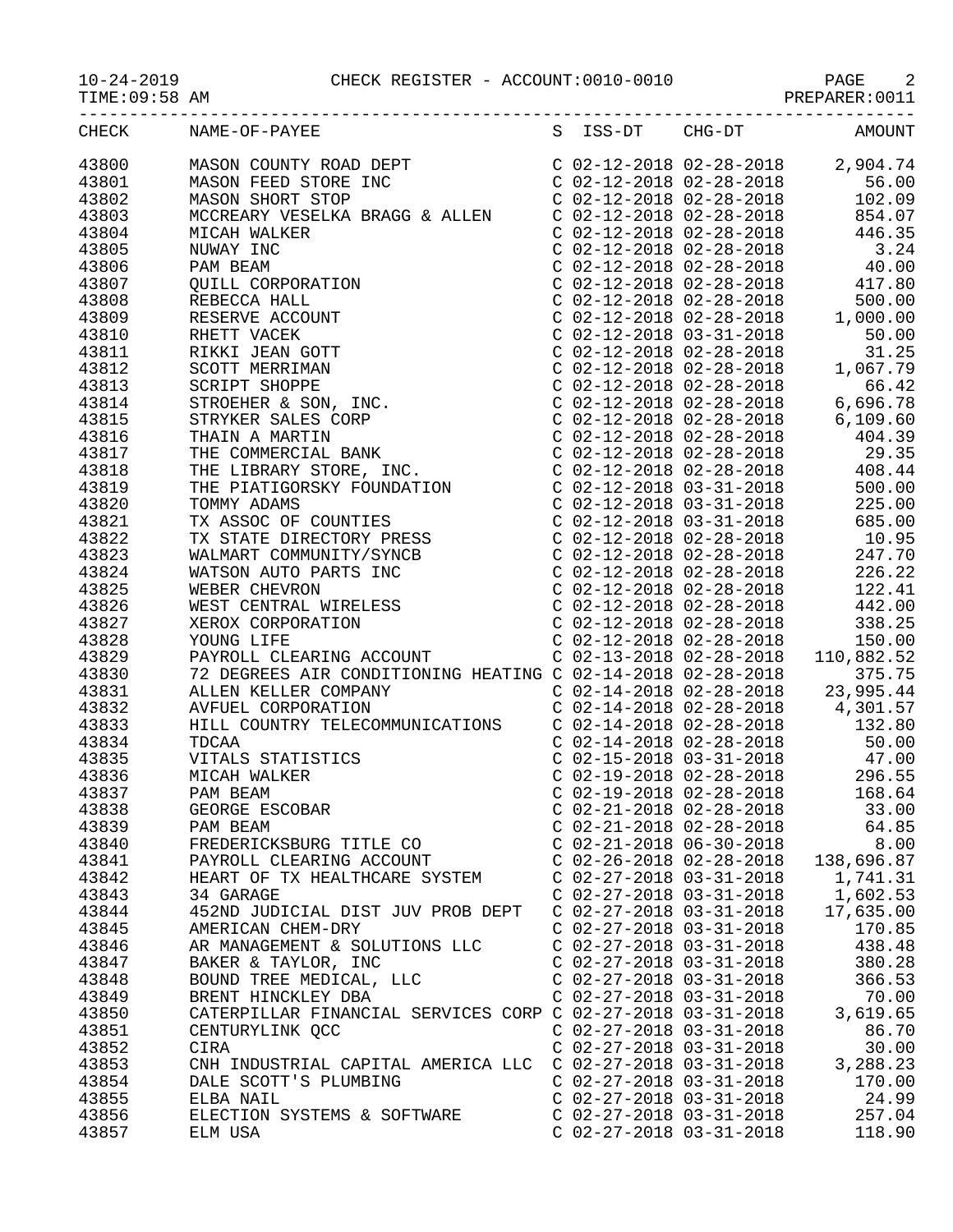| CHECK |                                                                                                            |                           | S ISS-DT CHG-DT                                                                                                                                                                                                                           | AMOUNT   |
|-------|------------------------------------------------------------------------------------------------------------|---------------------------|-------------------------------------------------------------------------------------------------------------------------------------------------------------------------------------------------------------------------------------------|----------|
| 43858 |                                                                                                            |                           | C 02-27-2018 03-31-2018 48.07                                                                                                                                                                                                             |          |
| 43859 |                                                                                                            |                           | C 02-27-2018 03-31-2018 272.36                                                                                                                                                                                                            |          |
| 43860 |                                                                                                            |                           | $C$ 02-27-2018 03-31-2018                                                                                                                                                                                                                 | 639.00   |
| 43861 | INTERSTATE BATTERY SYSTEMS METRO-AU C 02-27-2018 03-31-2018                                                |                           |                                                                                                                                                                                                                                           | 453.35   |
| 43862 |                                                                                                            |                           | $C$ 02-27-2018 03-31-2018                                                                                                                                                                                                                 | 357.00   |
| 43863 | JOHN TIMOTHY COWART<br>JOHNSON'S PEST CONTROL<br>JOSE NIETO DBA                                            |                           | $C$ 02-27-2018 03-31-2018 215.00                                                                                                                                                                                                          |          |
| 43864 |                                                                                                            |                           | $C$ 02-27-2018 03-31-2018 309.00                                                                                                                                                                                                          |          |
| 43865 | JOSE NIETO DBA<br>LEXISNEXIS RISK SOLUTIONS                                                                |                           | $\begin{array}{cccccc} C & 02-27-2018 & 03-31-2018 & & & & 50.00 \\ C & 02-27-2018 & 02-28-2018 & & & 1,325.00 \end{array}$                                                                                                               | 50.00    |
| 43866 | LUCIO MORA                                                                                                 |                           |                                                                                                                                                                                                                                           |          |
| 43867 |                                                                                                            |                           | $C$ 02-27-2018 03-31-2018                                                                                                                                                                                                                 | 250.00   |
| 43868 | MACK SKINNER<br>MARCUS WOOD ATTORNEY AT LAW<br>MASON GOINTTY DOOD TTTT                                     |                           | $C$ 02-27-2018 03-31-2018 644.00                                                                                                                                                                                                          |          |
| 43869 |                                                                                                            |                           | $C$ 02-27-2018 02-28-2018 25.00                                                                                                                                                                                                           |          |
| 43870 |                                                                                                            |                           | $C$ 02-27-2018 03-31-2018                                                                                                                                                                                                                 | 69.50    |
| 43871 | MASON COUNTY ROAD DEPT<br>MASON GALLERY<br>MICAH WALKER<br>MURR LAW OFFICE, P.L.L.C.                       |                           | $\begin{array}{cccc} \text{C} & 02-27-2018 & 02-28-2018 \\ \text{C} & 02-27-2018 & 03-31-2018 & 1 \end{array}$                                                                                                                            | 727.37   |
| 43872 |                                                                                                            |                           |                                                                                                                                                                                                                                           | 1,347.50 |
| 43873 |                                                                                                            |                           | $C$ 02-27-2018 04-30-2018                                                                                                                                                                                                                 | 19.49    |
| 43874 | NARTS PLUS<br>PARTS PLUS<br>QUILL CORPORATION<br>RUBY NELDA PEREZ<br>T7 ENTERPRISES LLC DBA<br>TOMMY ADAMS |                           | C 02-27-2018 03-31-2018 2,<br>C 02-27-2018 03-31-2018<br>C 02-27-2018 03-31-2018<br>C 02-27-2018 03-31-2018                                                                                                                               | 2,175.63 |
| 43875 |                                                                                                            |                           |                                                                                                                                                                                                                                           | 611.16   |
| 43876 |                                                                                                            |                           |                                                                                                                                                                                                                                           | 750.00   |
| 43877 |                                                                                                            |                           |                                                                                                                                                                                                                                           |          |
| 43878 |                                                                                                            |                           |                                                                                                                                                                                                                                           |          |
| 43879 | TX ASSOC OF COUNTIES                                                                                       |                           |                                                                                                                                                                                                                                           |          |
| 43880 |                                                                                                            |                           |                                                                                                                                                                                                                                           |          |
| 43881 | TX ASSUC UL<br>USOXO<br>WALMART COMMUNITY/SYNCB<br>WEST CENTRAL WIRELESS                                   |                           | V 02-27-2018 03-51-2018<br>C 02-27-2018 03-09-2018<br>C 02-27-2018 03-31-2018<br>C 02-27-2018 03-31-2018<br>C 02-27-2018 03-31-2018<br>C 02-27-2018 03-31-2018<br>C 02-27-2018 03-31-2018<br>317.17                                       |          |
| 43882 |                                                                                                            |                           | $C$ 02-27-2018 03-31-2018                                                                                                                                                                                                                 | 66.00    |
| 43883 | ZESCH & PICKETT                                                                                            |                           |                                                                                                                                                                                                                                           |          |
| 43884 | CAPITAL ONE BANK (USA) N.A.                                                                                |                           |                                                                                                                                                                                                                                           | 3,035.80 |
| 43885 | REBEKAH WHITWORTH                                                                                          |                           |                                                                                                                                                                                                                                           |          |
| 43886 | STATE COMPTROLLER                                                                                          |                           |                                                                                                                                                                                                                                           |          |
| 43887 | <b>CTWP</b>                                                                                                |                           |                                                                                                                                                                                                                                           |          |
| 43888 | FRONTIER                                                                                                   |                           |                                                                                                                                                                                                                                           |          |
| 43889 | MATT ANDREWS                                                                                               |                           | $C$ 02-27-2018 03-31-2018 66.00<br>$C$ 02-27-2018 03-31-2018 330.00<br>$C$ 02-28-2018 03-31-2018 3,035.80<br>$C$ 02-28-2018 03-31-2018 28.60<br>$C$ 02-28-2018 03-31-2018 100.00<br>$C$ 02-28-2018 03-31-2018 309.26<br>$C$ 02-28-2018 03 |          |
| 43890 | MAII ANDREWS<br>NDAA INSURANCE SERVICES                                                                    |                           |                                                                                                                                                                                                                                           |          |
| 43891 | ROBINSON REAL ESTATE HOLDINGS LLC                                                                          | $C$ 02-28-2018 03-31-2018 |                                                                                                                                                                                                                                           | 325.00   |